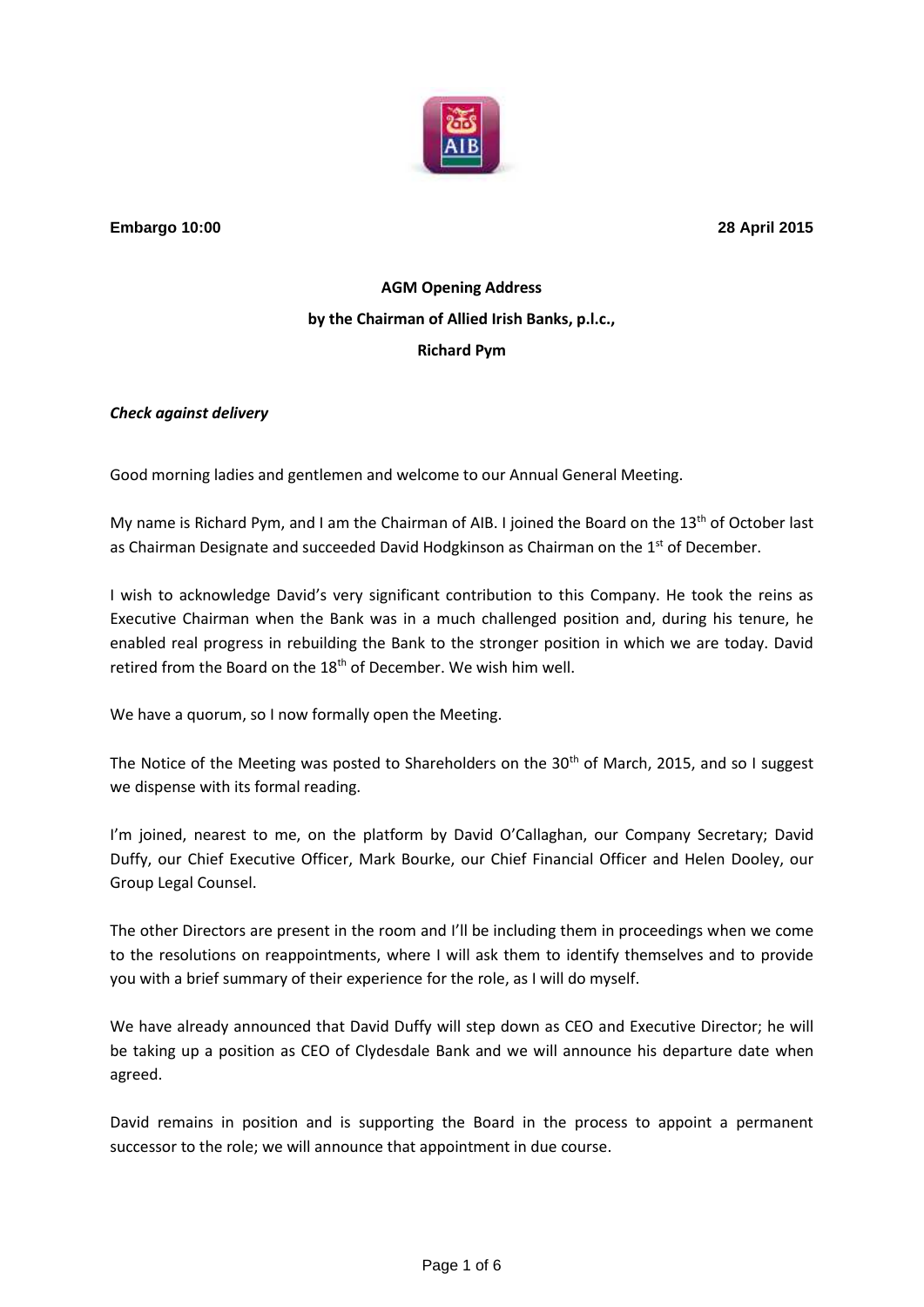I am very sorry to see David leave AIB. During his tenure as CEO the bank has been transformed from an organisation in difficulty

- to being a bank which is well positioned to deliver on our strategic objectives to customers and shareholders,
- to being a bank which is now operating to support our customers, economic growth and jobs in the Irish economy, and
- to being a bank which has returned to profit during 2014, having passed the European Central Bank Comprehensive Assessment.

So we wish David well and thank him for all he, and his team, have achieved.

There has been a lot of press speculation on David's successor which we are not going to comment on. When we have something to say, we will announce it formally.

We will not be updating on financial performance today. We published our full year results on the 5<sup>th</sup> of March and we will issue an Interim Management Statement shortly.

So the first formal part of our proceedings is the Auditor's Report to the Members.

This is set out on pages 190 to 192 of our 2014 Annual Financial Report. Copies of the full Report are available at the entrance to the meeting.

As you are aware, the Auditor's Report is quite detailed.

Gerry Fitzpatrick from our Auditor, Deloitte, is present here this morning, however I propose that, with the consent of the Meeting, we take the Auditor's Report as read.

Three years ago, led by David, we embarked on a challenging journey to transform our Irish and UK businesses into stable, customer focused, and profitable organisations. Having delivered on our objectives, 2014 was a milestone year for the bank.

We achieved significantly improved financial results, and a material de-risking of the balance sheet, all while constantly maintaining focus on rebuilding our customers' trust, improving customer service levels and strengthening our internal governance.

AIB's recovery over the last number of years has had to be a balancing act. Most obviously, it had to be done in tandem with implementing solutions for customers in financial difficulties while protecting taxpayers' capital – and all the time attempting to return the performance of the bank to sustainable levels both in terms of margins and the bank's cost base.

This has been achieved through the efforts of our employees, the leadership team, the Board and the Irish Government, supported of course by Irish taxpayers.

But we could not have made this progress without the loyalty and continuing engagement of our customers. Their loyalty is deeply appreciated by the bank and continues to be an intrinsic element of the bank's recovery.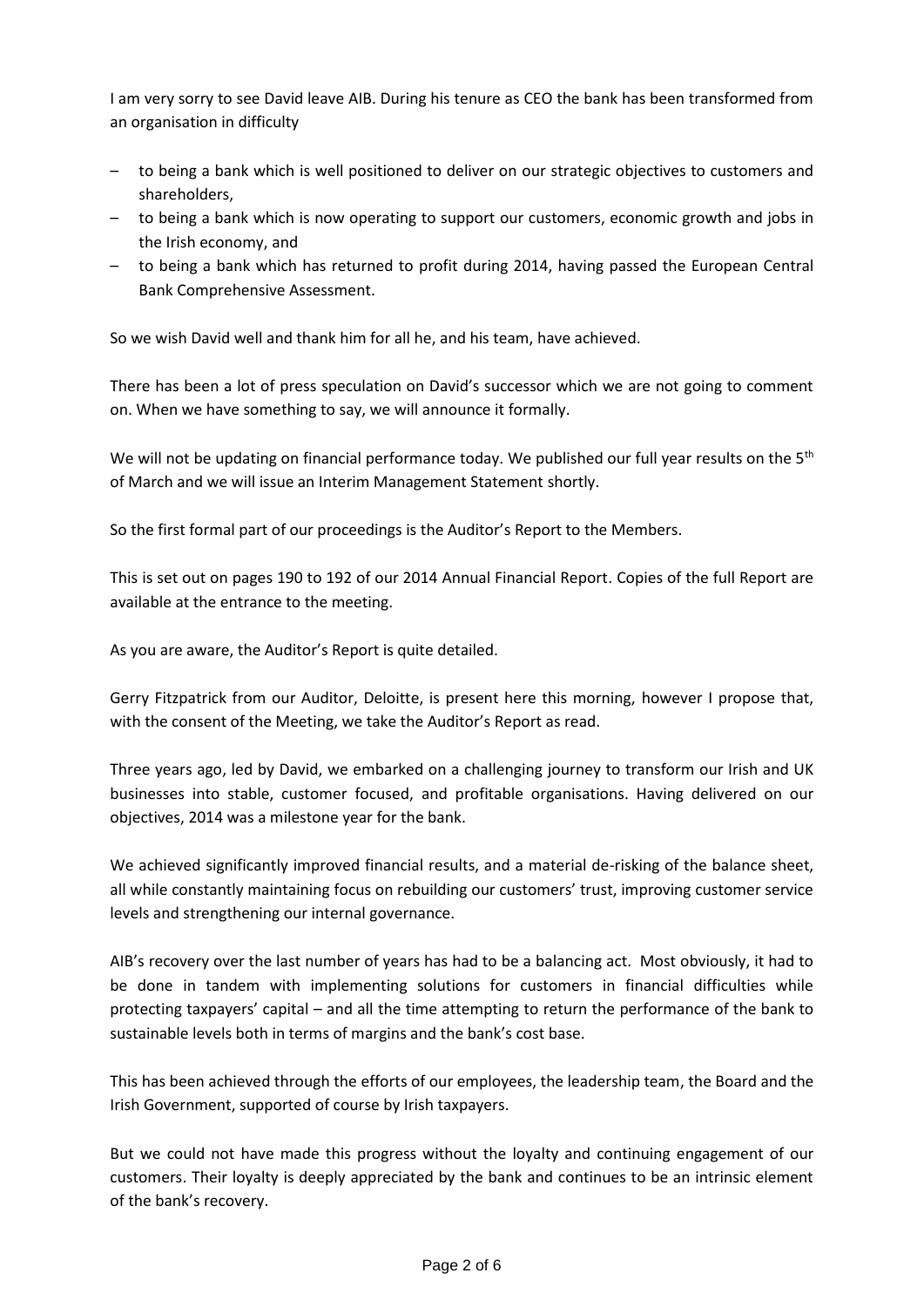Although much has been achieved in recent years, we recognise that we have more to do. The Group is now in a stronger position to support our customers and the Irish economy, and our future success will be measured not just on what we do for customers, but how we conduct ourselves through our business decisions.

We remain deeply conscious of our debt to the Irish people and I reiterate our thanks for that immense support, without which AIB would not have survived. Irish taxpayers have invested €20.8 billion in AIB and we believe that investment will be returned over time, subject of course to economic conditions and the decisions of the State as shareholder.

We were pleased to confirm recently that the dividend of €280m due on the preference shares held by the State will, for the first time, be paid in cash this year.

Over the past few years, AIB has focused on building a culture that emphasises the needs of our customers in everything we do.

As a newcomer to AIB, I continue to be impressed by what I have seen since I arrived. I have met dedicated and enthusiastic colleagues in all parts of the organisation; people with the right attitude to work and the right attitude to customers; people who care and who want to do the right thing.

We have invested heavily, and continue to invest in our branches, online, mobile and direct banking offerings to provide more convenient and accessible banking for our customers.

We want our customers to have seamless access to our banking services in whatever way they want, and that means always being able to find a friendly face in a branch or a voice on the phone, as well as being able to access our online and mobile services at the time of their choosing.

In conjunction with our leading digital channels, AIB continues to maintain the largest physical distribution reach in Ireland with our customers having access to different services at over 270 locations across AIB and EBS and over 1,000 An Post locations nationwide.

We have placed more specialists throughout the business with the understanding and authority to address customers' needs close to where the customer wishes to do business.

But we have more to do in terms of ensuring we deliver a complete, consistent and connected quality experience for our customers. Our customer satisfaction ratings have improved and continue to improve, albeit slowly.

We don't always get it right, we know that, but we listen to our customers and we are making changes where they are needed.

The improving economic climate in Ireland is translating into an increased appetite for credit with growth in the personal, business and corporate banking segments of the market.

In 2014 we approved over €11bn of lending in Ireland and our lending drawdowns to our customers were 42% higher than the previous year, including our mortgage and business customers.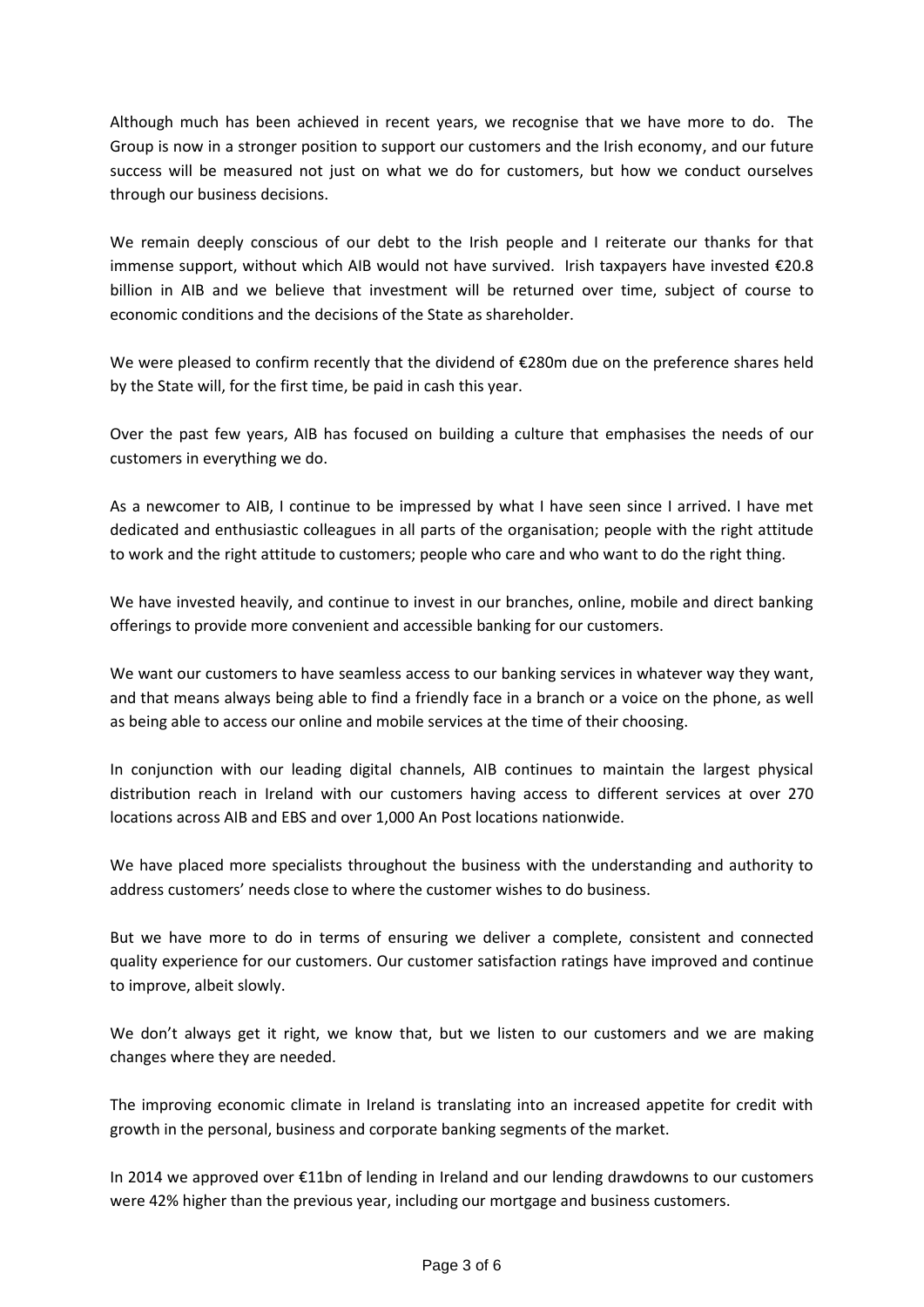We continue to have capacity to lend and we remain focused on supporting our customers, jobs and the broader Irish economy.

We are fully aware of the distress suffered by many customers in financial difficulty and we are making inroads into restructuring their borrowings.

Our fundamental priorities in these situations remain unchanged and are:

- to keep private dwelling mortgage customers in their homes where possible; and
- to secure the future of viable companies and protect employment.

We deal with all cases in a fair and equitable manner while ensuring an economic return for the Bank and taxpayers.

We share the concerns regarding the consequences of ongoing difficulties associated with legacy debt. Reflecting this concern, our staff deal with customers who continue to experience financial stress and we work hard to arrive at sustainable solutions that will allow them to emerge from arrears.

We have said it many times before, AIB aims to keep people in their homes where possible, if customers engage with us.

With that as our primary motive, we have put in place what we believe to be the most comprehensive set of permanent arrears solutions in the market.

We work with third party channels for those customers who feel they cannot come directly to the bank.

We pause the legal process when customers engage with us and enter a sustainable restructuring arrangement.

While we have much more to do, the success of our approach is borne out in our most recent set of results with overall arrears in our owner occupied mortgage portfolio in the Republic reducing by 22% in 2014.

Similarly, as we seek to protect employment and viable businesses, solid progress is being achieved for those non-mortgage customers who typically have exposures across a number of asset classes including SME debt, associated properties and buy-to-let mortgages.

At the end of last year, a total of €4.7 billion of non-mortgage loans were subject to forbearance and we continue to constructively engage to offer restructures to our customers in 2015.

We recognise that adopting a fair and equitable approach to our customers is fundamental to maintaining good working relationships over time. However, we are not able to spend shareholders and taxpayers' money, your money, where customers won't co-operate, it isn't fair on those who try.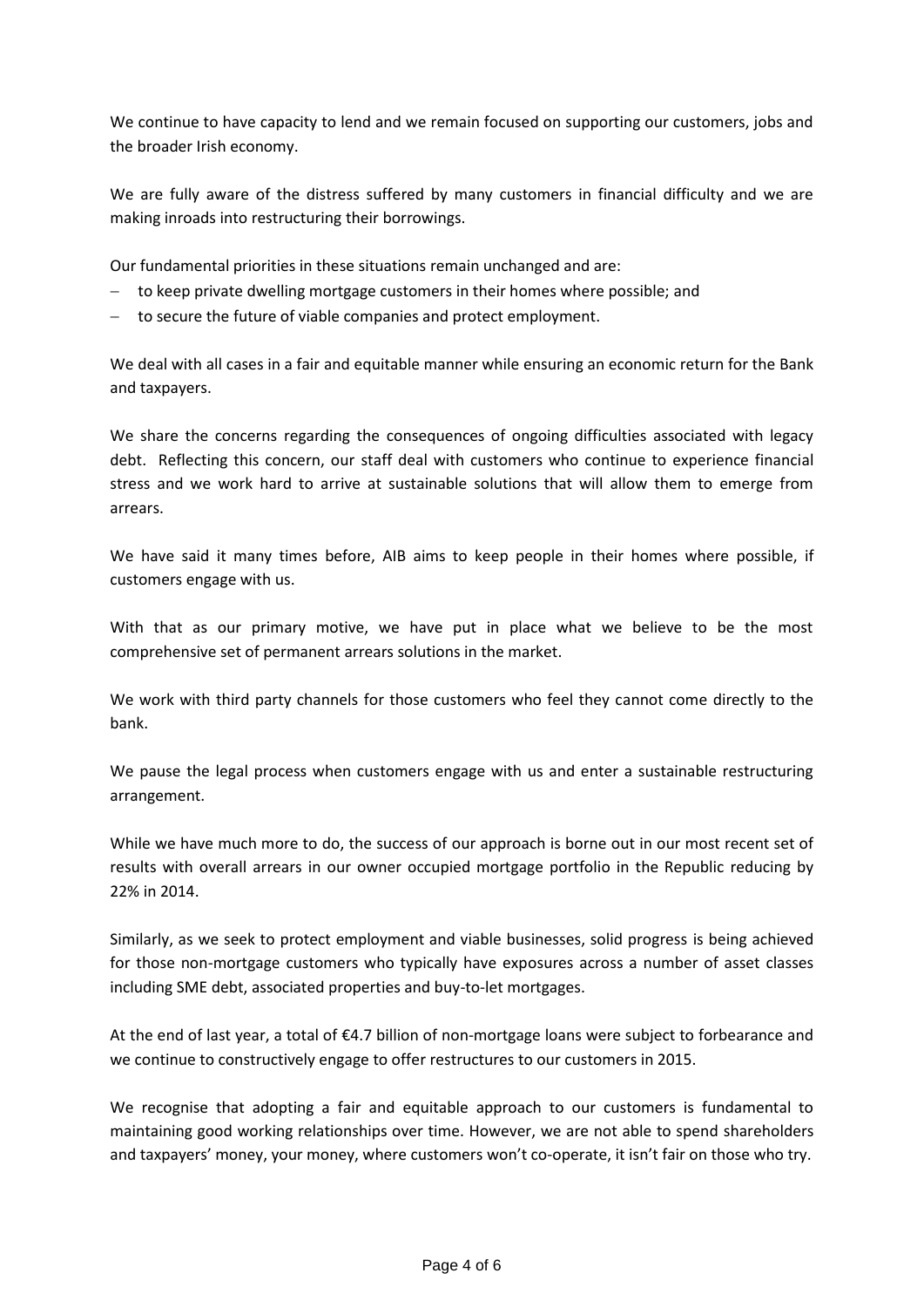There has been much criticism of mortgage pricing recently, and particularly in relation to standard variable rate mortgage pricing relative to other forms of mortgages and other markets.

This criticism has centred on the Banks' cost of funding relative to the mortgage rates applied. The narrative that AIB is able to fund itself at the ECB base rate is simply not the case and is an overly simplistic assessment of a much broader set of circumstances.

In addition to the cost of funding, interest rates must also take into account the cost of risk attached to a loan, the operational costs involved in running the bank and the need to generate returns for shareholders. All of these factors differ from bank to bank and across countries.

AIB, as a commercial institution, must ensure that lending is at sustainable rates to ensure it is able to rebuild its capital in order to insulate against any future adverse shocks.

Having learned the lessons of our extremely painful past, we cannot allow the bank to return to a situation where its lending decisions are being undertaken on any other basis than a medium to long term view of sustainability and viability.

However, late last year when we were sure of our financial position, we reduced our standard variable mortgage rate by c.0.25% for new and existing customers.

Further rate reductions to AIB customers, existing and new, are something that the Management Team and Board continue to consider.

Returning to the issue of capital, our increasing capital levels are supportive of our aims to grow lending volumes, support our customers and Irish economic recovery.

The Group has received significant support from the State and we are deeply aware of our responsibilities to generate value for shareholders over time.

We are in discussions with the Department of Finance regarding the appropriate capital structure of the Group in the context of regulatory and market requirements and the performance of the Group.

These discussions are currently focused on options in relation to the €3.5 billion 2009 Preference Shares, including the possible conversion into ordinary shares of all or part of those shares, the  $E1.6$ billion Contingent Capital Notes which mature in July 2016, and a possible significant consolidation in our ordinary shares given AIB currently has 523 billion ordinary shares in issue.

I should mention at this stage that, based on that number of shares in issue, that's half a trillion, multiplied by yesterday's closing share price, our ordinary shares are currently trading on a valuation of around 6 times the net asset value of the Group (excluding the 2009 Preference Shares), at the end of December. That compares to the median for comparable European banks of around 1 times net asset value. Based on that differential I cannot think why a reasonable investor would think that this Bank is worth 6 times its net assets.